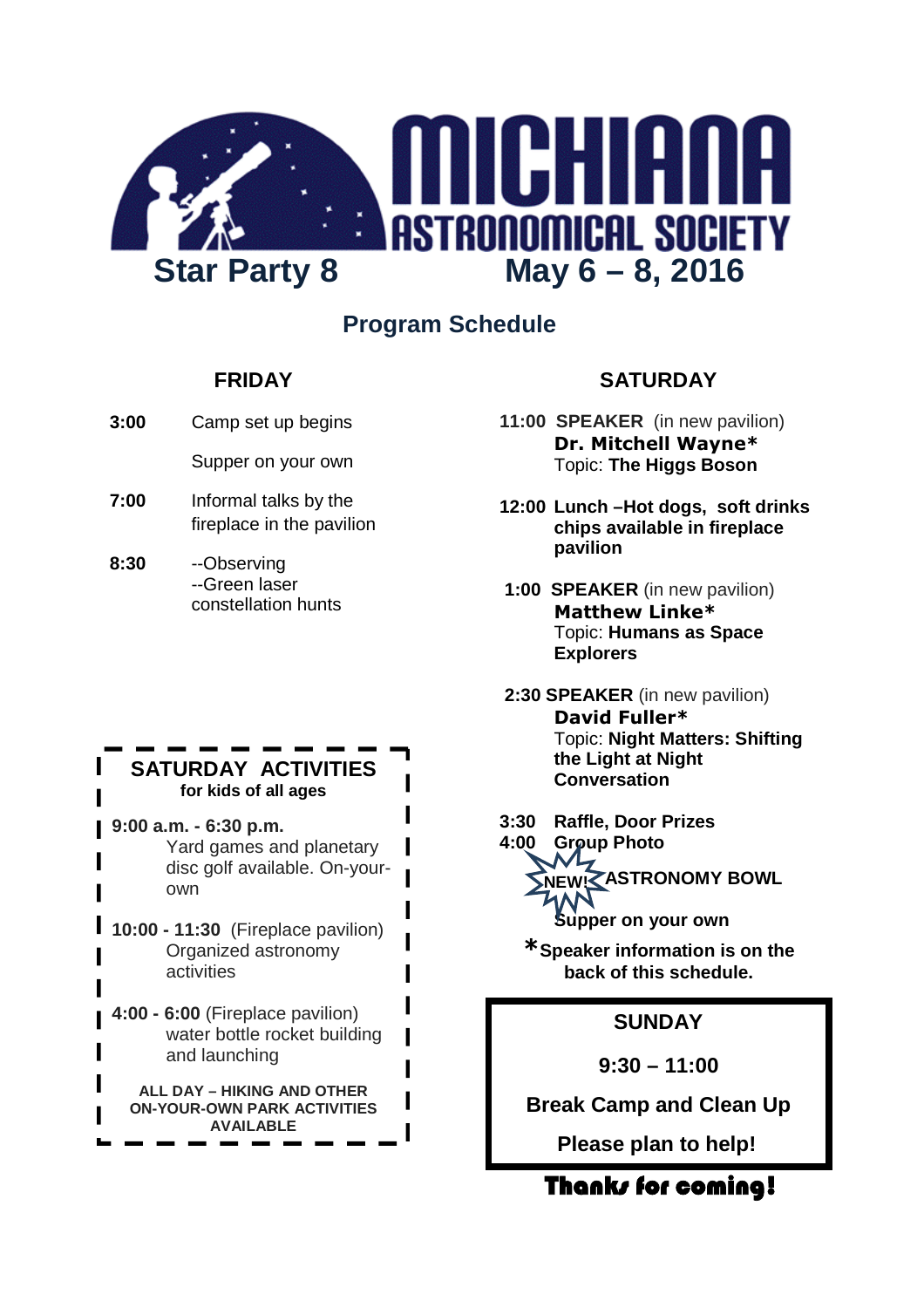

## **SPEAKERS**

#### **SATURDAY 11:00 MITCH WAYNE**

Mitchell Wayne is a Notre Dame professor of physics specializing in experimental particle physics. He also is the principle investigator of QuarkNet, a renowned national physics education and outreach program. His research is currently focused on the CMS experiment at the Large Hadron Collider in Geneva, Switzerland. Professor Wayne is particularly interested in new techniques for particle detectors and in searches for physics beyond the "standard model."

#### **Topic: The Higgs Boson: Have we finally discovered the "God Particle?"**

In July 2012, physicists in Geneva, Switzerland announced the discovery of a new elementary particle the Higgs boson, commonly referred to in the press as the "God Particle". This talk reviews the history of particle physics, how this discovery was made, and why it is so significant.

#### **SATURDAY 1:00 MATTHEW LINKE**

Matt Linke has spent most of his nearly 30 years as a Planetarium educator at the University of Michigan Museum of Natural History. In 2015, he was named a Fellow of the Great Lakes Planetarium Association, in which he serves as State Chair for Michigan.

#### **Topic: Humans as explorers, Earth and Mars, and the book** *The Martian*

Humans have been explorers as long as we have been human. This talk looks briefly at our exploration of two worlds, Earth and Mars, and the parallels between the two explorations. Visual, humorous, and thought provoking, we examine a story millions of years in the making.

#### **SATURDAY 2:30 DAVE FULLER**

David Fuller is producer of *Eyes on the Sky*, a YouTube channel with informative "how-to" videos for observing the night sky, using telescopes, and lessening light pollution. Dave is actively involved in Chicago-area astronomy outreach efforts and works with several groups dedicated to light pollution reduction. Dave enjoys empowering people to learn about what they can find and see in the night sky, as well as how to use their optical instruments to maximum effectiveness.

#### **Topic: Night Matters: Shifting the Light at Night Conversation**